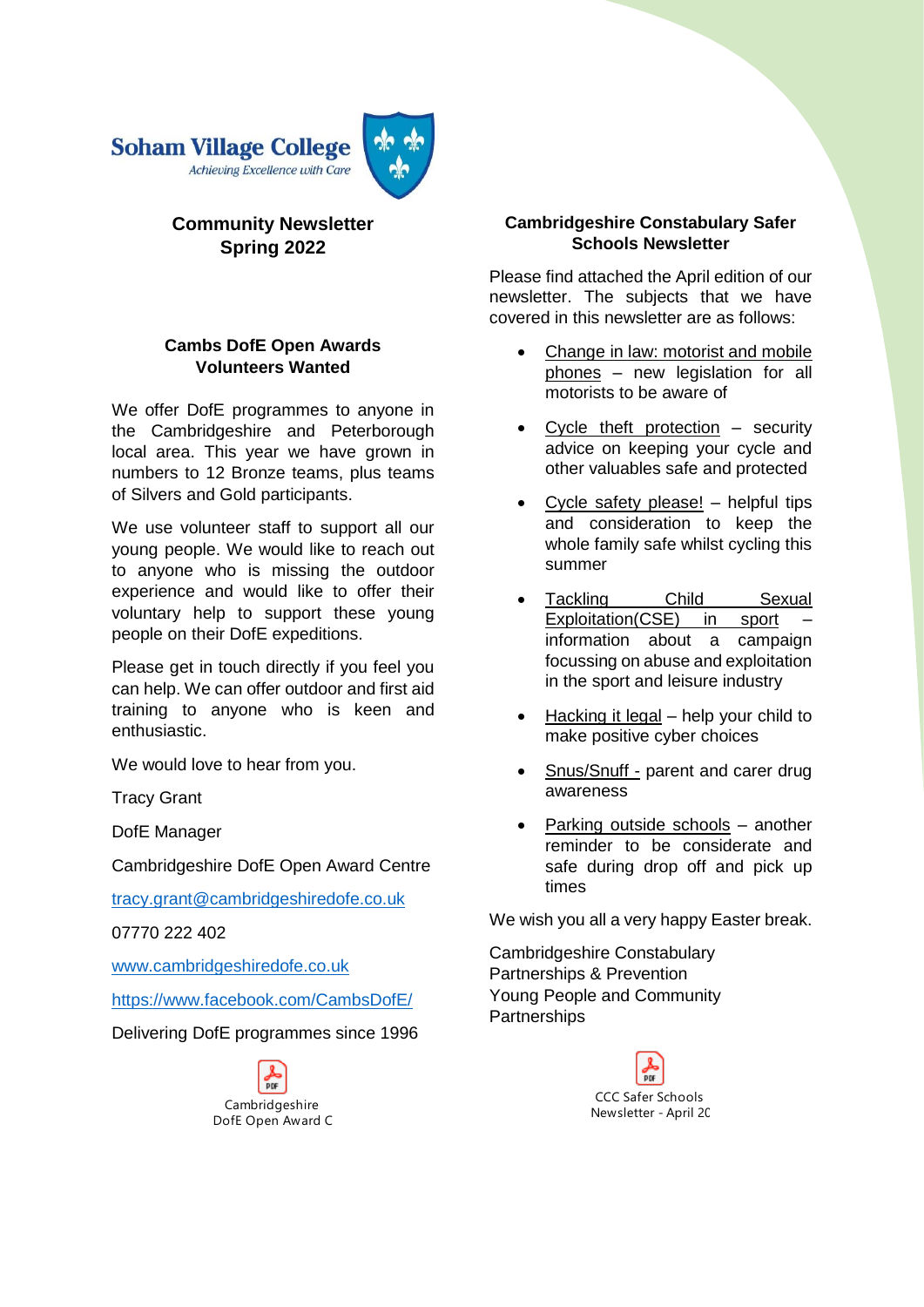#### **Bus Youth Tickets**

A lot of young people/students rely on bus travel, but did you know that Stagecoach have a new range of Youth tickets which are available for under 19s and students with valid ID. Youth tickets are priced at 33% less than adult ticket equivalents and available as single, day, 7-day, 28-day and Flexi tickets.

More information on Youth tickets can be found their website and the attached flyer: <https://bit.ly/3oo84MZ>



Stagecoach

#### **Caring Careers in the NHS**

Please see attached poster for students in Years 9-11. The NHS are running a range of virtual insight programmes throughout April, May and June for students to sign up to attend. To apply of any of the virtual programmes, students can use the link on the poster, which will take them to our website where they can sign up of any of them. Please be aware that students are required to complete a short application for each of the programmes they sign up for.

All of the programmes will be run over zoom and the links will be sent out closer to the dates of the event.



RPH Widening Participation

Box 240 Cambridge University Hospitals NHS Foundation Trust Cambridge Biomedical Campus | Hills Road | Cambridge | CB2 0QQ

#### **Ely Education Centre**

Kip McGrath Educational Centre offers a tailored programme for children aged 6 to 18 years. At Kip McGrath Ely, you can trust us to deliver exceptional quality, professional tuition. We can take care of the organisation and delivery of all your tuition needs in Maths, Science and English. Our educational provision incorporates the following:

- Formative and summative assessment and reassessment process
- Quantitative and qualitative results and progress tracking
- Bespoke learning programme in line with the national curriculum that targets gaps and builds confidence for
- each individual student
- Interactive face to face and online learning platforms for flexibility
- An extremely high standard of safeguarding and training
- National operation
- Proven methods and results

Kip McGrath Ely will be offering GCSE & A Level Mathematics revision courses over the Easter holidays on the following dates:

- Friday 1st April
- Saturday 2nd April
- Sunday 3rd April
- Monday 4th April
- Thursday 14th April

flyer for school.pdf

All of our team are fully qualified teachers, and we are happy to provide any policies including our safeguarding policy should you wish to review it. In addition, we adhere to, and follow, all safe recruitment procedures, including enhanced DBS checks for all employees.